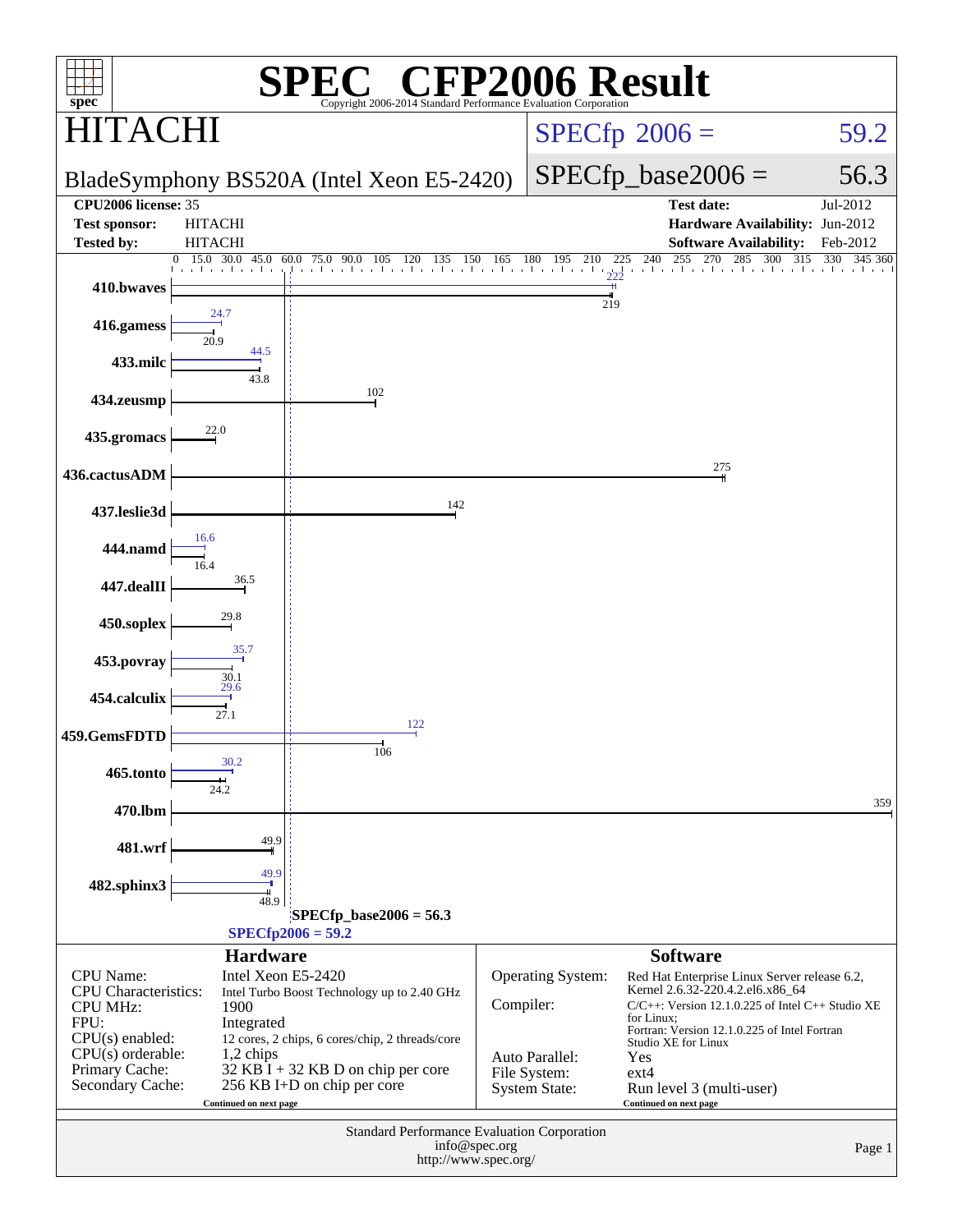

### **TACHI**

#### $SPECfp2006 = 59.2$  $SPECfp2006 = 59.2$

BladeSymphony BS520A (Intel Xeon E5-2420)

 $SPECfp\_base2006 = 56.3$ 

| <b>CPU2006 license: 35</b>                                                 |                                                                                                                                          |                                                            | <b>Test date:</b><br>$Jul-2012$           |
|----------------------------------------------------------------------------|------------------------------------------------------------------------------------------------------------------------------------------|------------------------------------------------------------|-------------------------------------------|
| <b>Test sponsor:</b>                                                       | <b>HITACHI</b>                                                                                                                           |                                                            | Hardware Availability: Jun-2012           |
| <b>Tested by:</b>                                                          | <b>HITACHI</b>                                                                                                                           |                                                            | <b>Software Availability:</b><br>Feb-2012 |
| L3 Cache:<br>Other Cache:<br>Memory:<br>Disk Subsystem:<br>Other Hardware: | 15 MB I+D on chip per chip<br>None<br>96 GB (12 x 8 GB 2Rx4 PC3L-10600R-9, ECC)<br>2 x 147 GB SAS, 15000 RPM RAID1 configuration<br>None | <b>Base Pointers:</b><br>Peak Pointers:<br>Other Software: | $64$ -bit<br>$32/64$ -bit<br>None         |

|                  |                                                                                                          |              |                |       | <b>Results Table</b> |       |                |              |                |              |                |              |
|------------------|----------------------------------------------------------------------------------------------------------|--------------|----------------|-------|----------------------|-------|----------------|--------------|----------------|--------------|----------------|--------------|
|                  | <b>Base</b>                                                                                              |              |                |       | <b>Peak</b>          |       |                |              |                |              |                |              |
| <b>Benchmark</b> | <b>Seconds</b>                                                                                           | <b>Ratio</b> | <b>Seconds</b> | Ratio | <b>Seconds</b>       | Ratio | <b>Seconds</b> | <b>Ratio</b> | <b>Seconds</b> | <b>Ratio</b> | <b>Seconds</b> | <b>Ratio</b> |
| 410.bwayes       | 62.1                                                                                                     | 219          | 61.9           | 219   | 61.7                 | 220   | 61.3           | 222          | 61.7           | 220          | 61.3           | 222          |
| 416.gamess       | 937                                                                                                      | 20.9         | 938            | 20.9  | 937                  | 20.9  | 796            | 24.6         | 794            | 24.7         | 794            | 24.7         |
| $433$ .milc      | 210                                                                                                      | 43.8         | 209            | 44.0  | 210                  | 43.8  | 206            | 44.5         | 206            | 44.5         | 206            | 44.5         |
| 434.zeusmp       | 89.7                                                                                                     | 101          | 89.5           | 102   | 89.5                 | 102   | 89.7           | 101          | 89.5           | 102          | 89.5           | 102          |
| 435.gromacs      | 326                                                                                                      | 21.9         | 324            | 22.0  | 324                  | 22.0  | 326            | 21.9         | 324            | 22.0         | 324            | 22.0         |
| 436.cactusADM    | 43.5                                                                                                     | 275          | 43.3           | 276   | 43.5                 | 275   | 43.5           | 275          | 43.3           | 276          | 43.5           | 275          |
| 437.leslie3d     | 66.3                                                                                                     | 142          | 66.3           | 142   | 66.3                 | 142   | 66.3           | 142          | 66.3           | 142          | 66.3           | <u>142</u>   |
| 444.namd         | 490                                                                                                      | 16.4         | 491            | 16.3  | 490                  | 16.4  | 482            | 16.6         | 482            | 16.6         | 482            | 16.6         |
| 447.dealII       | 313                                                                                                      | 36.5         | 312            | 36.6  | 314                  | 36.5  | 313            | 36.5         | 312            | 36.6         | 314            | 36.5         |
| 450.soplex       | 280                                                                                                      | 29.8         | 279            | 29.8  | 281                  | 29.7  | 280            | 29.8         | 279            | 29.8         | 281            | 29.7         |
| 453.povray       | 176                                                                                                      | 30.2         | 177            | 30.1  | 177                  | 30.0  | 149            | 35.7         | 149            | 35.6         | 148            | 35.9         |
| 454.calculix     | 304                                                                                                      | 27.1         | 306            | 27.0  | 301                  | 27.4  | 278            | 29.6         | 280            | 29.5         | 278            | <u>29.6</u>  |
| 459.GemsFDTD     | 101                                                                                                      | 105          | 101            | 106   | 101                  | 106   | 87.0           | 122          | 87.0           | 122          | 87.0           | <u>122</u>   |
| 465.tonto        | 367                                                                                                      | 26.8         | 406            | 24.2  | 409                  | 24.1  | 326            | 30.2         | 323            | 30.4         | 326            | 30.2         |
| 470.1bm          | 38.2                                                                                                     | 359          | 38.2           | 359   | 38.2                 | 359   | 38.2           | 359          | 38.2           | 359          | 38.2           | 359          |
| 481.wrf          | 224                                                                                                      | 49.9         | 224            | 49.8  | 221                  | 50.4  | 224            | 49.9         | 224            | 49.8         | 221            | 50.4         |
| 482.sphinx3      | 398                                                                                                      | 48.9         | 397            | 49.1  | 407                  | 47.9  | 395            | 49.3         | 390            | 49.9         | 389            | 50.1         |
|                  | Results appear in the order in which they were run. Bold underlined text indicates a median measurement. |              |                |       |                      |       |                |              |                |              |                |              |

#### **[Operating System Notes](http://www.spec.org/auto/cpu2006/Docs/result-fields.html#OperatingSystemNotes)**

Stack size set to unlimited using "ulimit -s unlimited"

#### **[Platform Notes](http://www.spec.org/auto/cpu2006/Docs/result-fields.html#PlatformNotes)**

 Sysinfo program /home/cpu2006/config/sysinfo.rev6800 \$Rev: 6800 \$ \$Date:: 2011-10-11 #\$ 6f2ebdff5032aaa42e583f96b07f99d3 running on localhost.localdomain Sun Jul 1 11:04:53 2012

 This section contains SUT (System Under Test) info as seen by some common utilities. To remove or add to this section, see: <http://www.spec.org/cpu2006/Docs/config.html#sysinfo>

 From /proc/cpuinfo model name : Intel(R) Xeon(R) CPU E5-2420 0 @ 1.90GHz Continued on next page

> Standard Performance Evaluation Corporation [info@spec.org](mailto:info@spec.org) <http://www.spec.org/>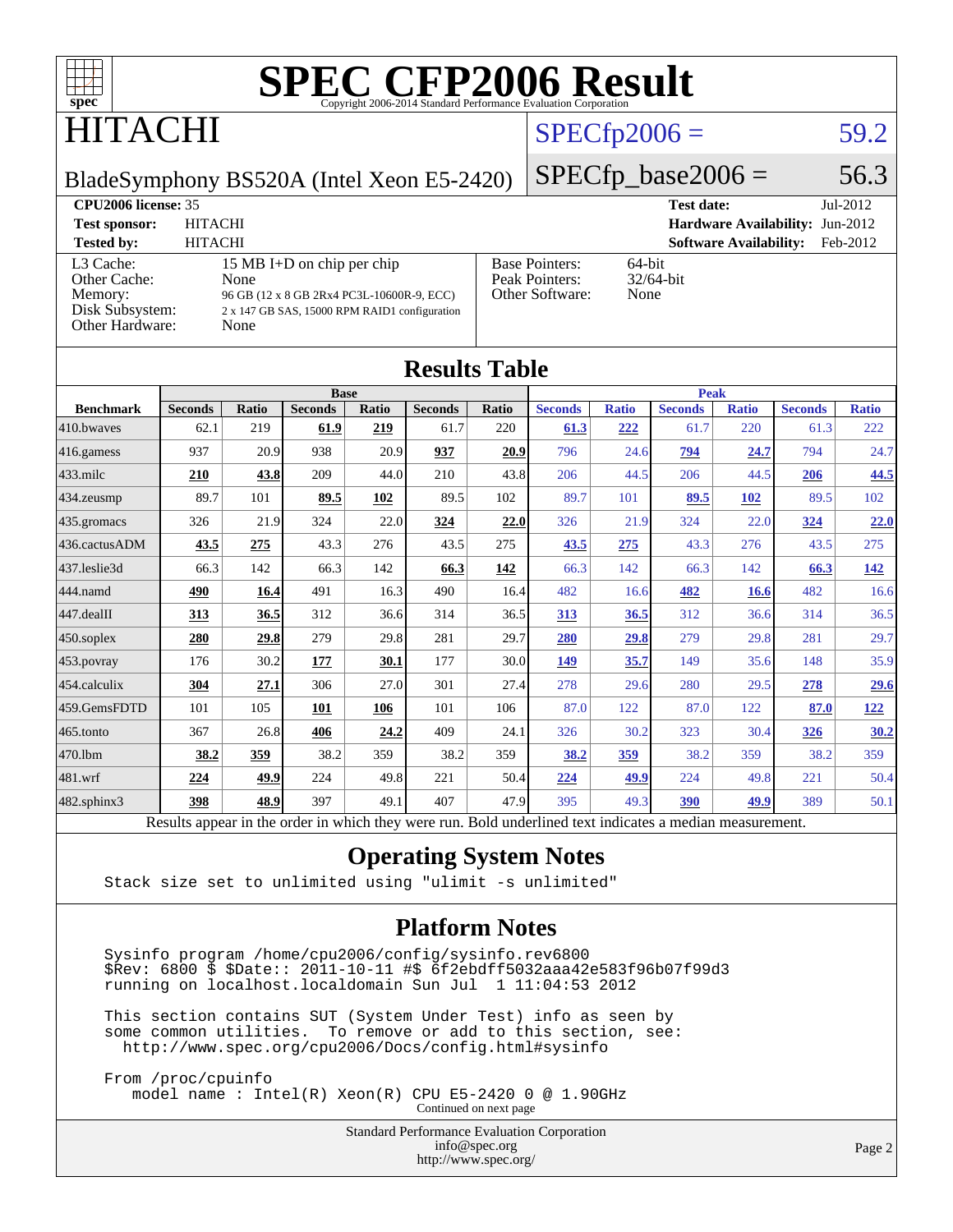

### **ITACHI**

 $SPECTp2006 = 59.2$ 

BladeSymphony BS520A (Intel Xeon E5-2420)

**[Tested by:](http://www.spec.org/auto/cpu2006/Docs/result-fields.html#Testedby)** HITACHI **[Software Availability:](http://www.spec.org/auto/cpu2006/Docs/result-fields.html#SoftwareAvailability)** Feb-2012

**[CPU2006 license:](http://www.spec.org/auto/cpu2006/Docs/result-fields.html#CPU2006license)** 35 **[Test date:](http://www.spec.org/auto/cpu2006/Docs/result-fields.html#Testdate)** Jul-2012 **[Test sponsor:](http://www.spec.org/auto/cpu2006/Docs/result-fields.html#Testsponsor)** HITACHI **[Hardware Availability:](http://www.spec.org/auto/cpu2006/Docs/result-fields.html#HardwareAvailability)** Jun-2012

 $SPECTp\_base2006 = 56.3$ 

#### **[Platform Notes \(Continued\)](http://www.spec.org/auto/cpu2006/Docs/result-fields.html#PlatformNotes)**

 2 "physical id"s (chips) 24 "processors" cores, siblings (Caution: counting these is hw and system dependent. The following excerpts from /proc/cpuinfo might not be reliable. Use with caution.) cpu cores : 6 siblings : 12 physical 0: cores 0 1 2 3 4 5 physical 1: cores 0 1 2 3 4 5 cache size : 15360 KB From /proc/meminfo MemTotal: 99044504 kB HugePages\_Total: 0<br>Hugepagesize: 2048 kB Hugepagesize: /usr/bin/lsb\_release -d Red Hat Enterprise Linux Server release 6.2 (Santiago) From /etc/\*release\* /etc/\*version\* redhat-release: Red Hat Enterprise Linux Server release 6.2 (Santiago) system-release: Red Hat Enterprise Linux Server release 6.2 (Santiago) system-release-cpe: cpe:/o:redhat:enterprise\_linux:6server:ga:server uname -a: Linux localhost.localdomain 2.6.32-220.4.2.el6.x86\_64 #1 SMP Mon Feb 6 16:39:28 EST 2012 x86\_64 x86\_64 x86\_64 GNU/Linux run-level 3 Jun 29 17:44 (End of data from sysinfo program)

**[General Notes](http://www.spec.org/auto/cpu2006/Docs/result-fields.html#GeneralNotes)**

Environment variables set by runspec before the start of the run: KMP\_AFFINITY = "granularity=fine,compact,1,0" LD\_LIBRARY\_PATH = "/home/cpu2006/libs/32:/home/cpu2006/libs/64" OMP\_NUM\_THREADS = "12" Binaries compiled on a system with 1x Core i7-860 CPU + 8GB memory using RHEL5.5

 Transparent Huge Pages disabled with: echo never > /sys/kernel/mm/redhat\_transparent\_hugepage/enabled

HITACHI BladeSymphony BS520A and HITACHI Compute Blade 520A are electronically equivalent. The results have been measured on a HITACHI BladeSymphony BS520A.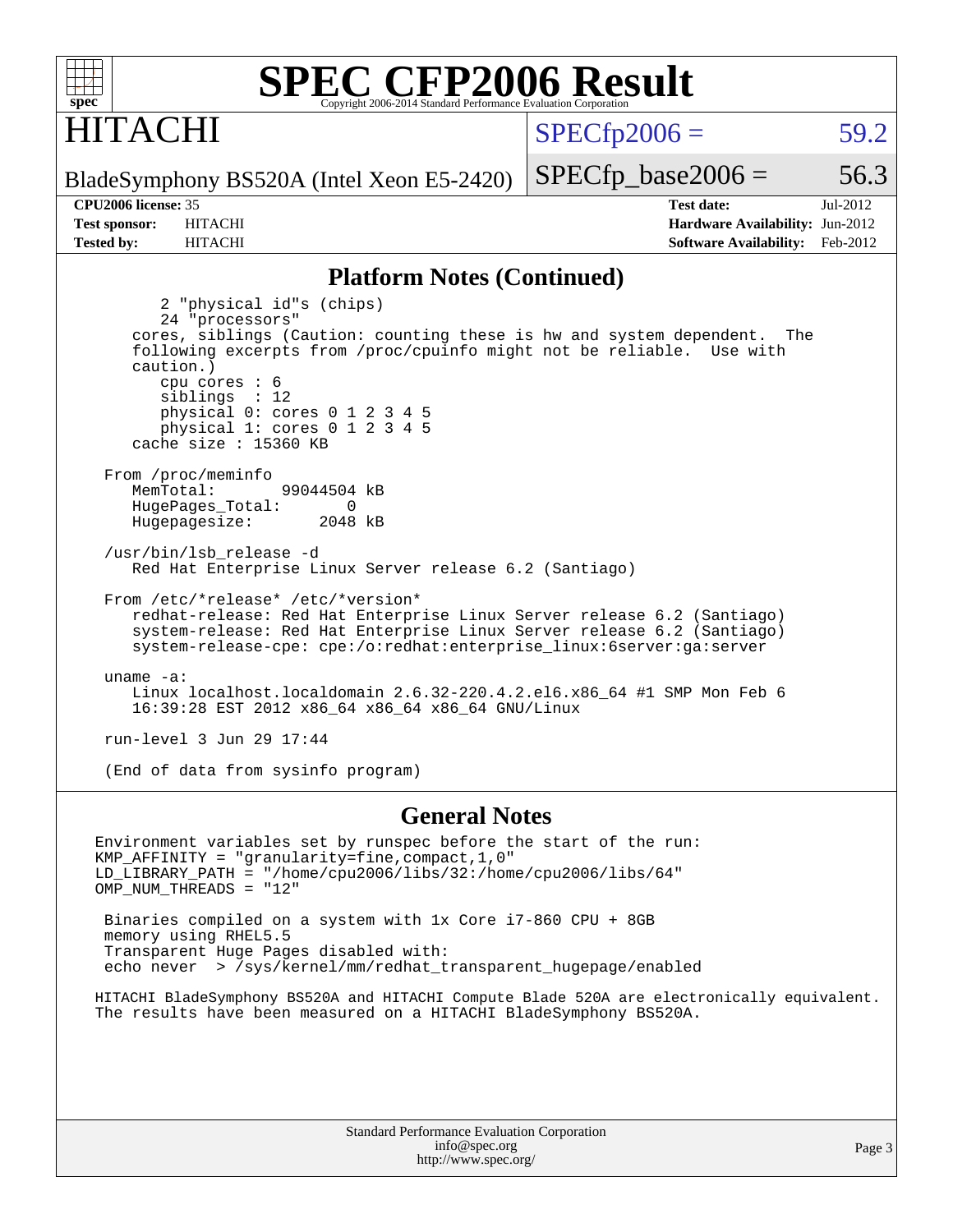

### HITACHI

 $SPECTp2006 = 59.2$ 

BladeSymphony BS520A (Intel Xeon E5-2420)

**[CPU2006 license:](http://www.spec.org/auto/cpu2006/Docs/result-fields.html#CPU2006license)** 35 **[Test date:](http://www.spec.org/auto/cpu2006/Docs/result-fields.html#Testdate)** Jul-2012 **[Test sponsor:](http://www.spec.org/auto/cpu2006/Docs/result-fields.html#Testsponsor)** HITACHI **[Hardware Availability:](http://www.spec.org/auto/cpu2006/Docs/result-fields.html#HardwareAvailability)** Jun-2012 **[Tested by:](http://www.spec.org/auto/cpu2006/Docs/result-fields.html#Testedby)** HITACHI **[Software Availability:](http://www.spec.org/auto/cpu2006/Docs/result-fields.html#SoftwareAvailability)** Feb-2012

 $SPECTp\_base2006 = 56.3$ 

### **[Base Compiler Invocation](http://www.spec.org/auto/cpu2006/Docs/result-fields.html#BaseCompilerInvocation)**

[C benchmarks](http://www.spec.org/auto/cpu2006/Docs/result-fields.html#Cbenchmarks):  $\text{icc}$  -m64

[C++ benchmarks:](http://www.spec.org/auto/cpu2006/Docs/result-fields.html#CXXbenchmarks) [icpc -m64](http://www.spec.org/cpu2006/results/res2012q3/cpu2006-20120703-23510.flags.html#user_CXXbase_intel_icpc_64bit_bedb90c1146cab66620883ef4f41a67e)

[Fortran benchmarks](http://www.spec.org/auto/cpu2006/Docs/result-fields.html#Fortranbenchmarks): [ifort -m64](http://www.spec.org/cpu2006/results/res2012q3/cpu2006-20120703-23510.flags.html#user_FCbase_intel_ifort_64bit_ee9d0fb25645d0210d97eb0527dcc06e)

[Benchmarks using both Fortran and C](http://www.spec.org/auto/cpu2006/Docs/result-fields.html#BenchmarksusingbothFortranandC): [icc -m64](http://www.spec.org/cpu2006/results/res2012q3/cpu2006-20120703-23510.flags.html#user_CC_FCbase_intel_icc_64bit_0b7121f5ab7cfabee23d88897260401c) [ifort -m64](http://www.spec.org/cpu2006/results/res2012q3/cpu2006-20120703-23510.flags.html#user_CC_FCbase_intel_ifort_64bit_ee9d0fb25645d0210d97eb0527dcc06e)

#### **[Base Portability Flags](http://www.spec.org/auto/cpu2006/Docs/result-fields.html#BasePortabilityFlags)**

| 410.bwaves: -DSPEC CPU LP64                 |                                                                |
|---------------------------------------------|----------------------------------------------------------------|
| 416.gamess: -DSPEC_CPU_LP64                 |                                                                |
| 433.milc: -DSPEC CPU LP64                   |                                                                |
| 434.zeusmp: -DSPEC_CPU_LP64                 |                                                                |
| 435.gromacs: -DSPEC_CPU_LP64 -nofor_main    |                                                                |
| 436.cactusADM: -DSPEC CPU LP64 -nofor main  |                                                                |
| 437.leslie3d: -DSPEC CPU LP64               |                                                                |
| 444.namd: - DSPEC CPU LP64                  |                                                                |
| 447.dealII: -DSPEC CPU LP64                 |                                                                |
| 450.soplex: -DSPEC_CPU_LP64                 |                                                                |
| 453.povray: -DSPEC_CPU_LP64                 |                                                                |
| 454.calculix: - DSPEC CPU LP64 - nofor main |                                                                |
| 459. GemsFDTD: - DSPEC CPU LP64             |                                                                |
| 465.tonto: - DSPEC CPU LP64                 |                                                                |
| 470.1bm: - DSPEC CPU LP64                   |                                                                |
|                                             | 481.wrf: -DSPEC CPU_LP64 -DSPEC_CPU_CASE_FLAG -DSPEC_CPU_LINUX |
| 482.sphinx3: -DSPEC_CPU_LP64                |                                                                |
|                                             |                                                                |

#### **[Base Optimization Flags](http://www.spec.org/auto/cpu2006/Docs/result-fields.html#BaseOptimizationFlags)**

[C benchmarks](http://www.spec.org/auto/cpu2006/Docs/result-fields.html#Cbenchmarks): [-xAVX](http://www.spec.org/cpu2006/results/res2012q3/cpu2006-20120703-23510.flags.html#user_CCbase_f-xAVX) [-ipo](http://www.spec.org/cpu2006/results/res2012q3/cpu2006-20120703-23510.flags.html#user_CCbase_f-ipo) [-O3](http://www.spec.org/cpu2006/results/res2012q3/cpu2006-20120703-23510.flags.html#user_CCbase_f-O3) [-no-prec-div](http://www.spec.org/cpu2006/results/res2012q3/cpu2006-20120703-23510.flags.html#user_CCbase_f-no-prec-div) [-static](http://www.spec.org/cpu2006/results/res2012q3/cpu2006-20120703-23510.flags.html#user_CCbase_f-static) [-parallel](http://www.spec.org/cpu2006/results/res2012q3/cpu2006-20120703-23510.flags.html#user_CCbase_f-parallel) [-opt-prefetch](http://www.spec.org/cpu2006/results/res2012q3/cpu2006-20120703-23510.flags.html#user_CCbase_f-opt-prefetch) [-ansi-alias](http://www.spec.org/cpu2006/results/res2012q3/cpu2006-20120703-23510.flags.html#user_CCbase_f-ansi-alias) [C++ benchmarks:](http://www.spec.org/auto/cpu2006/Docs/result-fields.html#CXXbenchmarks) [-xAVX](http://www.spec.org/cpu2006/results/res2012q3/cpu2006-20120703-23510.flags.html#user_CXXbase_f-xAVX) [-ipo](http://www.spec.org/cpu2006/results/res2012q3/cpu2006-20120703-23510.flags.html#user_CXXbase_f-ipo) [-O3](http://www.spec.org/cpu2006/results/res2012q3/cpu2006-20120703-23510.flags.html#user_CXXbase_f-O3) [-no-prec-div](http://www.spec.org/cpu2006/results/res2012q3/cpu2006-20120703-23510.flags.html#user_CXXbase_f-no-prec-div) [-static](http://www.spec.org/cpu2006/results/res2012q3/cpu2006-20120703-23510.flags.html#user_CXXbase_f-static) [-opt-prefetch](http://www.spec.org/cpu2006/results/res2012q3/cpu2006-20120703-23510.flags.html#user_CXXbase_f-opt-prefetch) [-ansi-alias](http://www.spec.org/cpu2006/results/res2012q3/cpu2006-20120703-23510.flags.html#user_CXXbase_f-ansi-alias) [Fortran benchmarks](http://www.spec.org/auto/cpu2006/Docs/result-fields.html#Fortranbenchmarks): [-xAVX](http://www.spec.org/cpu2006/results/res2012q3/cpu2006-20120703-23510.flags.html#user_FCbase_f-xAVX) [-ipo](http://www.spec.org/cpu2006/results/res2012q3/cpu2006-20120703-23510.flags.html#user_FCbase_f-ipo) [-O3](http://www.spec.org/cpu2006/results/res2012q3/cpu2006-20120703-23510.flags.html#user_FCbase_f-O3) [-no-prec-div](http://www.spec.org/cpu2006/results/res2012q3/cpu2006-20120703-23510.flags.html#user_FCbase_f-no-prec-div) [-static](http://www.spec.org/cpu2006/results/res2012q3/cpu2006-20120703-23510.flags.html#user_FCbase_f-static) [-parallel](http://www.spec.org/cpu2006/results/res2012q3/cpu2006-20120703-23510.flags.html#user_FCbase_f-parallel) [-opt-prefetch](http://www.spec.org/cpu2006/results/res2012q3/cpu2006-20120703-23510.flags.html#user_FCbase_f-opt-prefetch) [Benchmarks using both Fortran and C](http://www.spec.org/auto/cpu2006/Docs/result-fields.html#BenchmarksusingbothFortranandC): [-xAVX](http://www.spec.org/cpu2006/results/res2012q3/cpu2006-20120703-23510.flags.html#user_CC_FCbase_f-xAVX) [-ipo](http://www.spec.org/cpu2006/results/res2012q3/cpu2006-20120703-23510.flags.html#user_CC_FCbase_f-ipo) [-O3](http://www.spec.org/cpu2006/results/res2012q3/cpu2006-20120703-23510.flags.html#user_CC_FCbase_f-O3) [-no-prec-div](http://www.spec.org/cpu2006/results/res2012q3/cpu2006-20120703-23510.flags.html#user_CC_FCbase_f-no-prec-div) [-static](http://www.spec.org/cpu2006/results/res2012q3/cpu2006-20120703-23510.flags.html#user_CC_FCbase_f-static) [-parallel](http://www.spec.org/cpu2006/results/res2012q3/cpu2006-20120703-23510.flags.html#user_CC_FCbase_f-parallel) [-opt-prefetch](http://www.spec.org/cpu2006/results/res2012q3/cpu2006-20120703-23510.flags.html#user_CC_FCbase_f-opt-prefetch) [-ansi-alias](http://www.spec.org/cpu2006/results/res2012q3/cpu2006-20120703-23510.flags.html#user_CC_FCbase_f-ansi-alias)

| <b>Standard Performance Evaluation Corporation</b> |
|----------------------------------------------------|
| info@spec.org                                      |
| http://www.spec.org/                               |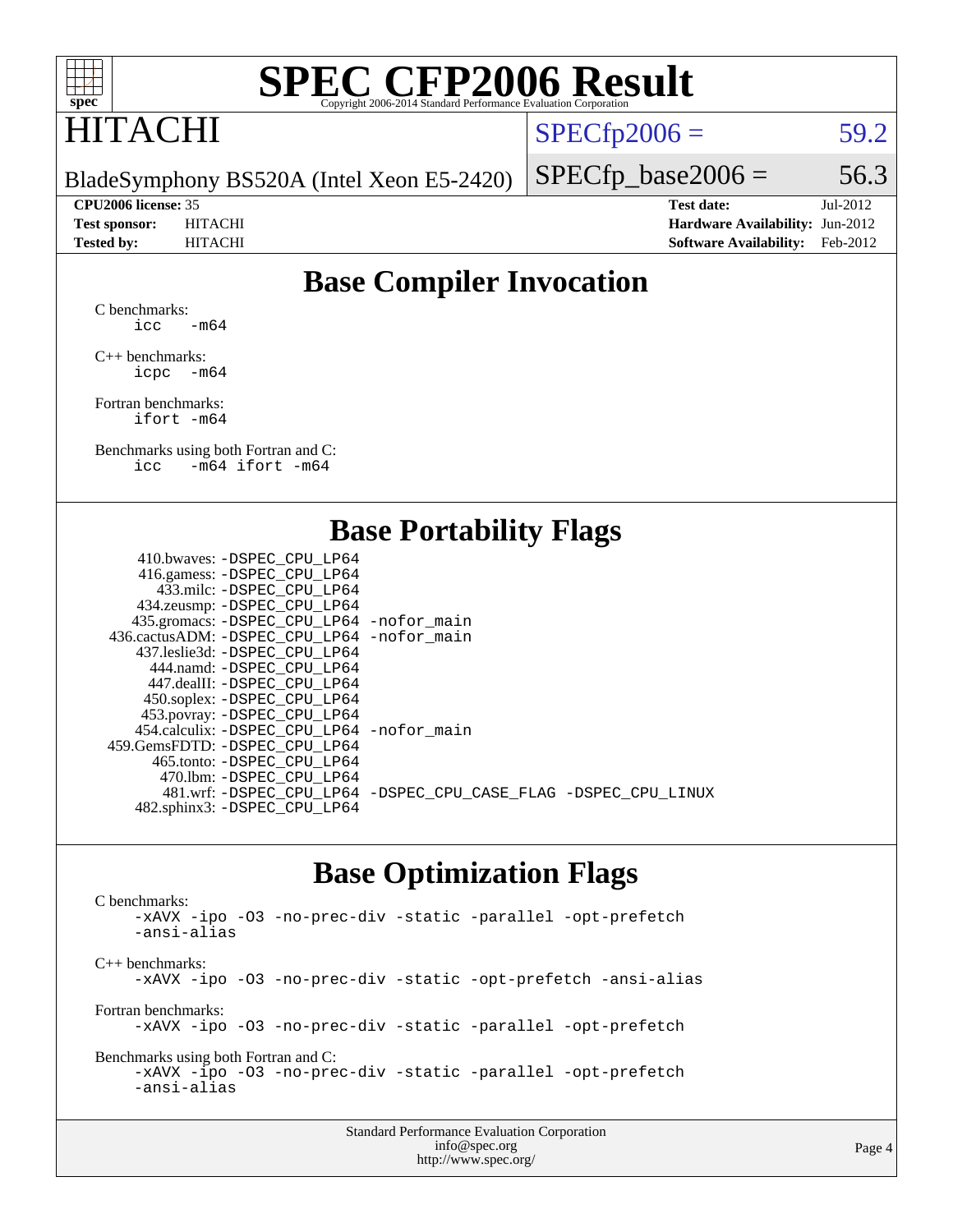

## HITACHI

 $SPECTp2006 = 59.2$ 

BladeSymphony BS520A (Intel Xeon E5-2420)

**[CPU2006 license:](http://www.spec.org/auto/cpu2006/Docs/result-fields.html#CPU2006license)** 35 **[Test date:](http://www.spec.org/auto/cpu2006/Docs/result-fields.html#Testdate)** Jul-2012 **[Test sponsor:](http://www.spec.org/auto/cpu2006/Docs/result-fields.html#Testsponsor)** HITACHI **[Hardware Availability:](http://www.spec.org/auto/cpu2006/Docs/result-fields.html#HardwareAvailability)** Jun-2012 **[Tested by:](http://www.spec.org/auto/cpu2006/Docs/result-fields.html#Testedby)** HITACHI **[Software Availability:](http://www.spec.org/auto/cpu2006/Docs/result-fields.html#SoftwareAvailability)** Feb-2012

 $SPECTp\_base2006 = 56.3$ 

### **[Peak Compiler Invocation](http://www.spec.org/auto/cpu2006/Docs/result-fields.html#PeakCompilerInvocation)**

[C benchmarks](http://www.spec.org/auto/cpu2006/Docs/result-fields.html#Cbenchmarks):  $\text{icc}$   $-\text{m64}$ 

[C++ benchmarks:](http://www.spec.org/auto/cpu2006/Docs/result-fields.html#CXXbenchmarks) [icpc -m64](http://www.spec.org/cpu2006/results/res2012q3/cpu2006-20120703-23510.flags.html#user_CXXpeak_intel_icpc_64bit_bedb90c1146cab66620883ef4f41a67e)

[Fortran benchmarks](http://www.spec.org/auto/cpu2006/Docs/result-fields.html#Fortranbenchmarks): [ifort -m64](http://www.spec.org/cpu2006/results/res2012q3/cpu2006-20120703-23510.flags.html#user_FCpeak_intel_ifort_64bit_ee9d0fb25645d0210d97eb0527dcc06e)

[Benchmarks using both Fortran and C](http://www.spec.org/auto/cpu2006/Docs/result-fields.html#BenchmarksusingbothFortranandC): [icc -m64](http://www.spec.org/cpu2006/results/res2012q3/cpu2006-20120703-23510.flags.html#user_CC_FCpeak_intel_icc_64bit_0b7121f5ab7cfabee23d88897260401c) [ifort -m64](http://www.spec.org/cpu2006/results/res2012q3/cpu2006-20120703-23510.flags.html#user_CC_FCpeak_intel_ifort_64bit_ee9d0fb25645d0210d97eb0527dcc06e)

#### **[Peak Portability Flags](http://www.spec.org/auto/cpu2006/Docs/result-fields.html#PeakPortabilityFlags)**

Same as Base Portability Flags

### **[Peak Optimization Flags](http://www.spec.org/auto/cpu2006/Docs/result-fields.html#PeakOptimizationFlags)**

[C benchmarks](http://www.spec.org/auto/cpu2006/Docs/result-fields.html#Cbenchmarks):

 433.milc: [-xAVX](http://www.spec.org/cpu2006/results/res2012q3/cpu2006-20120703-23510.flags.html#user_peakPASS2_CFLAGSPASS2_LDFLAGS433_milc_f-xAVX)(pass 2) [-prof-gen](http://www.spec.org/cpu2006/results/res2012q3/cpu2006-20120703-23510.flags.html#user_peakPASS1_CFLAGSPASS1_LDFLAGS433_milc_prof_gen_e43856698f6ca7b7e442dfd80e94a8fc)(pass 1) [-ipo](http://www.spec.org/cpu2006/results/res2012q3/cpu2006-20120703-23510.flags.html#user_peakPASS2_CFLAGSPASS2_LDFLAGS433_milc_f-ipo)(pass 2) [-O3](http://www.spec.org/cpu2006/results/res2012q3/cpu2006-20120703-23510.flags.html#user_peakPASS2_CFLAGSPASS2_LDFLAGS433_milc_f-O3)(pass 2) [-no-prec-div](http://www.spec.org/cpu2006/results/res2012q3/cpu2006-20120703-23510.flags.html#user_peakPASS2_CFLAGSPASS2_LDFLAGS433_milc_f-no-prec-div)(pass 2) [-prof-use](http://www.spec.org/cpu2006/results/res2012q3/cpu2006-20120703-23510.flags.html#user_peakPASS2_CFLAGSPASS2_LDFLAGS433_milc_prof_use_bccf7792157ff70d64e32fe3e1250b55)(pass 2) [-static](http://www.spec.org/cpu2006/results/res2012q3/cpu2006-20120703-23510.flags.html#user_peakOPTIMIZE433_milc_f-static) [-auto-ilp32](http://www.spec.org/cpu2006/results/res2012q3/cpu2006-20120703-23510.flags.html#user_peakCOPTIMIZE433_milc_f-auto-ilp32) [-ansi-alias](http://www.spec.org/cpu2006/results/res2012q3/cpu2006-20120703-23510.flags.html#user_peakCOPTIMIZE433_milc_f-ansi-alias)

 $470.$ lbm: basepeak = yes

 482.sphinx3: [-xAVX](http://www.spec.org/cpu2006/results/res2012q3/cpu2006-20120703-23510.flags.html#user_peakOPTIMIZE482_sphinx3_f-xAVX) [-ipo](http://www.spec.org/cpu2006/results/res2012q3/cpu2006-20120703-23510.flags.html#user_peakOPTIMIZE482_sphinx3_f-ipo) [-O3](http://www.spec.org/cpu2006/results/res2012q3/cpu2006-20120703-23510.flags.html#user_peakOPTIMIZE482_sphinx3_f-O3) [-no-prec-div](http://www.spec.org/cpu2006/results/res2012q3/cpu2006-20120703-23510.flags.html#user_peakOPTIMIZE482_sphinx3_f-no-prec-div) [-unroll2](http://www.spec.org/cpu2006/results/res2012q3/cpu2006-20120703-23510.flags.html#user_peakCOPTIMIZE482_sphinx3_f-unroll_784dae83bebfb236979b41d2422d7ec2) [-ansi-alias](http://www.spec.org/cpu2006/results/res2012q3/cpu2006-20120703-23510.flags.html#user_peakCOPTIMIZE482_sphinx3_f-ansi-alias) [-parallel](http://www.spec.org/cpu2006/results/res2012q3/cpu2006-20120703-23510.flags.html#user_peakCOPTIMIZE482_sphinx3_f-parallel)

[C++ benchmarks:](http://www.spec.org/auto/cpu2006/Docs/result-fields.html#CXXbenchmarks)

 444.namd: [-xAVX](http://www.spec.org/cpu2006/results/res2012q3/cpu2006-20120703-23510.flags.html#user_peakPASS2_CXXFLAGSPASS2_LDFLAGS444_namd_f-xAVX)(pass 2) [-prof-gen](http://www.spec.org/cpu2006/results/res2012q3/cpu2006-20120703-23510.flags.html#user_peakPASS1_CXXFLAGSPASS1_LDFLAGS444_namd_prof_gen_e43856698f6ca7b7e442dfd80e94a8fc)(pass 1) [-ipo](http://www.spec.org/cpu2006/results/res2012q3/cpu2006-20120703-23510.flags.html#user_peakPASS2_CXXFLAGSPASS2_LDFLAGS444_namd_f-ipo)(pass 2) [-O3](http://www.spec.org/cpu2006/results/res2012q3/cpu2006-20120703-23510.flags.html#user_peakPASS2_CXXFLAGSPASS2_LDFLAGS444_namd_f-O3)(pass 2) [-no-prec-div](http://www.spec.org/cpu2006/results/res2012q3/cpu2006-20120703-23510.flags.html#user_peakPASS2_CXXFLAGSPASS2_LDFLAGS444_namd_f-no-prec-div)(pass 2) [-prof-use](http://www.spec.org/cpu2006/results/res2012q3/cpu2006-20120703-23510.flags.html#user_peakPASS2_CXXFLAGSPASS2_LDFLAGS444_namd_prof_use_bccf7792157ff70d64e32fe3e1250b55)(pass 2) [-fno-alias](http://www.spec.org/cpu2006/results/res2012q3/cpu2006-20120703-23510.flags.html#user_peakCXXOPTIMIZEOPTIMIZE444_namd_f-no-alias_694e77f6c5a51e658e82ccff53a9e63a) [-auto-ilp32](http://www.spec.org/cpu2006/results/res2012q3/cpu2006-20120703-23510.flags.html#user_peakCXXOPTIMIZE444_namd_f-auto-ilp32)

447.dealII: basepeak = yes

450.soplex: basepeak = yes

 453.povray: [-xAVX](http://www.spec.org/cpu2006/results/res2012q3/cpu2006-20120703-23510.flags.html#user_peakPASS2_CXXFLAGSPASS2_LDFLAGS453_povray_f-xAVX)(pass 2) [-prof-gen](http://www.spec.org/cpu2006/results/res2012q3/cpu2006-20120703-23510.flags.html#user_peakPASS1_CXXFLAGSPASS1_LDFLAGS453_povray_prof_gen_e43856698f6ca7b7e442dfd80e94a8fc)(pass 1) [-ipo](http://www.spec.org/cpu2006/results/res2012q3/cpu2006-20120703-23510.flags.html#user_peakPASS2_CXXFLAGSPASS2_LDFLAGS453_povray_f-ipo)(pass 2) [-O3](http://www.spec.org/cpu2006/results/res2012q3/cpu2006-20120703-23510.flags.html#user_peakPASS2_CXXFLAGSPASS2_LDFLAGS453_povray_f-O3)(pass 2) [-no-prec-div](http://www.spec.org/cpu2006/results/res2012q3/cpu2006-20120703-23510.flags.html#user_peakPASS2_CXXFLAGSPASS2_LDFLAGS453_povray_f-no-prec-div)(pass 2) [-prof-use](http://www.spec.org/cpu2006/results/res2012q3/cpu2006-20120703-23510.flags.html#user_peakPASS2_CXXFLAGSPASS2_LDFLAGS453_povray_prof_use_bccf7792157ff70d64e32fe3e1250b55)(pass 2) [-unroll4](http://www.spec.org/cpu2006/results/res2012q3/cpu2006-20120703-23510.flags.html#user_peakCXXOPTIMIZE453_povray_f-unroll_4e5e4ed65b7fd20bdcd365bec371b81f) [-ansi-alias](http://www.spec.org/cpu2006/results/res2012q3/cpu2006-20120703-23510.flags.html#user_peakCXXOPTIMIZE453_povray_f-ansi-alias)

[Fortran benchmarks](http://www.spec.org/auto/cpu2006/Docs/result-fields.html#Fortranbenchmarks):

 410.bwaves: [-xAVX](http://www.spec.org/cpu2006/results/res2012q3/cpu2006-20120703-23510.flags.html#user_peakOPTIMIZE410_bwaves_f-xAVX) [-ipo](http://www.spec.org/cpu2006/results/res2012q3/cpu2006-20120703-23510.flags.html#user_peakOPTIMIZE410_bwaves_f-ipo) [-O3](http://www.spec.org/cpu2006/results/res2012q3/cpu2006-20120703-23510.flags.html#user_peakOPTIMIZE410_bwaves_f-O3) [-no-prec-div](http://www.spec.org/cpu2006/results/res2012q3/cpu2006-20120703-23510.flags.html#user_peakOPTIMIZE410_bwaves_f-no-prec-div) [-opt-prefetch](http://www.spec.org/cpu2006/results/res2012q3/cpu2006-20120703-23510.flags.html#user_peakOPTIMIZE410_bwaves_f-opt-prefetch) [-parallel](http://www.spec.org/cpu2006/results/res2012q3/cpu2006-20120703-23510.flags.html#user_peakOPTIMIZE410_bwaves_f-parallel) [-static](http://www.spec.org/cpu2006/results/res2012q3/cpu2006-20120703-23510.flags.html#user_peakOPTIMIZE410_bwaves_f-static)

Continued on next page

Standard Performance Evaluation Corporation [info@spec.org](mailto:info@spec.org) <http://www.spec.org/>